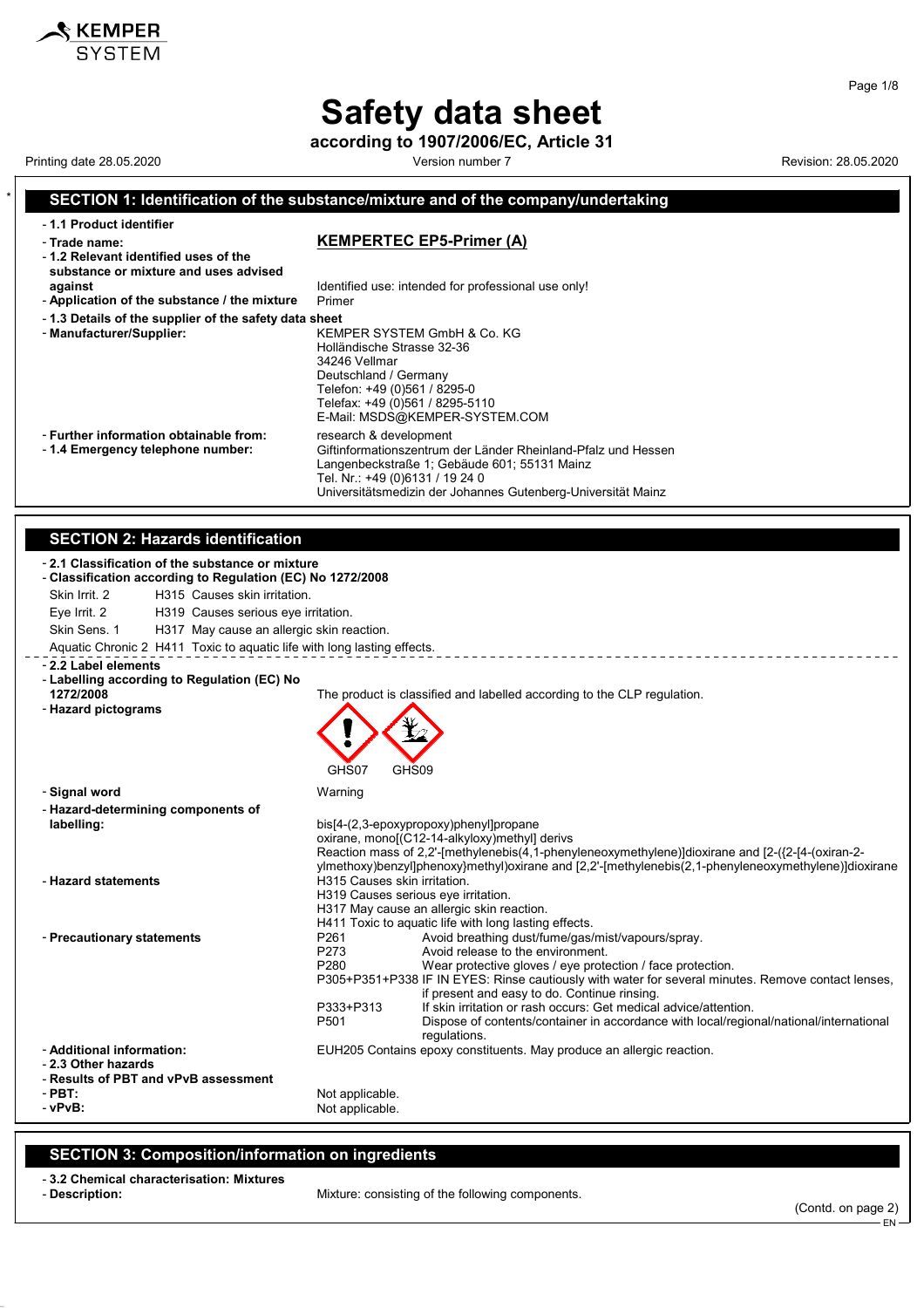

Page 2/8

# **Safety data sheet**

**according to 1907/2006/EC, Article 31**

Printing date 28.05.2020 **Printing date 28.05.2020** Version number 7 **Revision: 28.05.2020** 

## **Trade name: KEMPERTEC EP5-Primer (A)**

|                                                                                                 |                                                                                                                                                                                                                                                                                | (Contd. of page 1) |
|-------------------------------------------------------------------------------------------------|--------------------------------------------------------------------------------------------------------------------------------------------------------------------------------------------------------------------------------------------------------------------------------|--------------------|
| - Dangerous components:                                                                         |                                                                                                                                                                                                                                                                                |                    |
| CAS: 1675-54-3<br>EINECS: 216-823-5<br>Index number: 603-073-00-2<br>Reg.nr.: 01-2119456619-26  | bis[4-(2,3-epoxypropoxy)phenyl]propane<br>Aquatic Chronic 2, H411; Skin Irrit. 2, H315; Eye Irrit. 2, H319; Skin Sens. 1, H317                                                                                                                                                 | 50-100%            |
| CAS: 68609-97-2<br>EINECS: 271-846-8<br>Index number: 603-103-00-4<br>Reg.nr.: 01-2119485289-22 | oxirane, mono[(C12-14-alkyloxy)methyl] derivs<br>Skin Irrit. 2, H315; Skin Sens. 1, H317                                                                                                                                                                                       | 12.5-25%           |
| EC number: 701-263-0<br>Reg.nr.: 01-2119454392-40                                               | Reaction mass of 2,2'-[methylenebis(4,1-phenyleneoxymethylene)]dioxirane and [2-({2-[4-(oxiran-2-ylmethoxy)]<br>benzyl]phenoxy}methyl)oxirane and [2,2'-[methylenebis(2,1-phenyleneoxymethylene)]dioxirane<br>Aquatic Chronic 2, H411; Skin Irrit. 2, H315; Skin Sens. 1, H317 | 12.5-25%           |
| - Additional information:                                                                       | For the wording of the listed hazard phrases refer to section 16.                                                                                                                                                                                                              |                    |

## **SECTION 4: First aid measures**

| -4.1 Description of first aid measures    |                                                                                                         |
|-------------------------------------------|---------------------------------------------------------------------------------------------------------|
| - General information:                    | Immediately remove any clothing soiled by the product.                                                  |
|                                           | Symptoms of poisoning may even occur after several hours; therefore medical observation for at least 48 |
|                                           | hours after the accident                                                                                |
|                                           | Do not leave affected persons unattended.                                                               |
|                                           | Personal protection for the First Aider.                                                                |
|                                           | Take affected persons out of danger area and lay down.                                                  |
| - After inhalation:                       | In case of unconsciousness place patient stably in side position for transportation.                    |
|                                           | Supply fresh air; consult doctor in case of complaints.                                                 |
| - After skin contact:                     | Immediately wash with water and soap and rinse thoroughly.                                              |
|                                           | Seek medical treatment in case of complaints.                                                           |
| - After eye contact:                      | Rinse opened eye for several minutes under running water. If symptoms persist, consult a doctor.        |
|                                           | Protect unharmed eye.                                                                                   |
| - After swallowing:                       | If symptoms persist consult doctor.                                                                     |
| -4.2 Most important symptoms and effects, |                                                                                                         |
| both acute and delayed                    | No further relevant information available.                                                              |
| -4.3 Indication of any immediate medical  |                                                                                                         |
| attention and special treatment needed    | No further relevant information available.                                                              |
|                                           |                                                                                                         |

| <b>SECTION 5: Firefighting measures</b> |                                                                                                                                                                  |
|-----------------------------------------|------------------------------------------------------------------------------------------------------------------------------------------------------------------|
| - 5.1 Extinguishing media               |                                                                                                                                                                  |
| - Suitable extinguishing agents:        | CO2, powder or water spray. Fight larger fires with water spray or alcohol resistant foam.<br>Use fire extinguishing methods suitable to surrounding conditions. |
| -5.2 Special hazards arising from the   |                                                                                                                                                                  |
| substance or mixture                    | Formation of toxic gases is possible during heating or in case of fire.                                                                                          |
| - 5.3 Advice for firefighters           |                                                                                                                                                                  |
| - Protective equipment:                 | Do not inhale explosion gases or combustion gases.                                                                                                               |
| - Additional information                | Dispose of fire debris and contaminated fire fighting water in accordance with official regulations.                                                             |
|                                         |                                                                                                                                                                  |

## **SECTION 6: Accidental release measures**

| -6.1 Personal precautions, protective     |                                                                                                  |
|-------------------------------------------|--------------------------------------------------------------------------------------------------|
| equipment and emergency procedures        | Wear protective equipment. Keep unprotected persons away.                                        |
|                                           | Avoid contact with skin and eyes                                                                 |
|                                           | Ensure adequate ventilation                                                                      |
| - 6.2 Environmental precautions:          | Inform respective authorities in case of seepage into water course or sewage system.             |
|                                           | Prevent from spreading (e.g. by damming-in or oil barriers).                                     |
|                                           | Do not allow to enter sewers/ surface or ground water.                                           |
| -6.3 Methods and material for containment |                                                                                                  |
| and cleaning up:                          | Absorb with liquid-binding material (sand, diatomite, acid binders, universal binders, sawdust). |
|                                           | Dispose contaminated material as waste according to item 13.                                     |
| -6.4 Reference to other sections          | See Section 7 for information on safe handling.                                                  |
|                                           | See Section 8 for information on personal protection equipment.                                  |
|                                           | See Section 13 for disposal information.                                                         |
|                                           | EML                                                                                              |

EN (Contd. on page 3)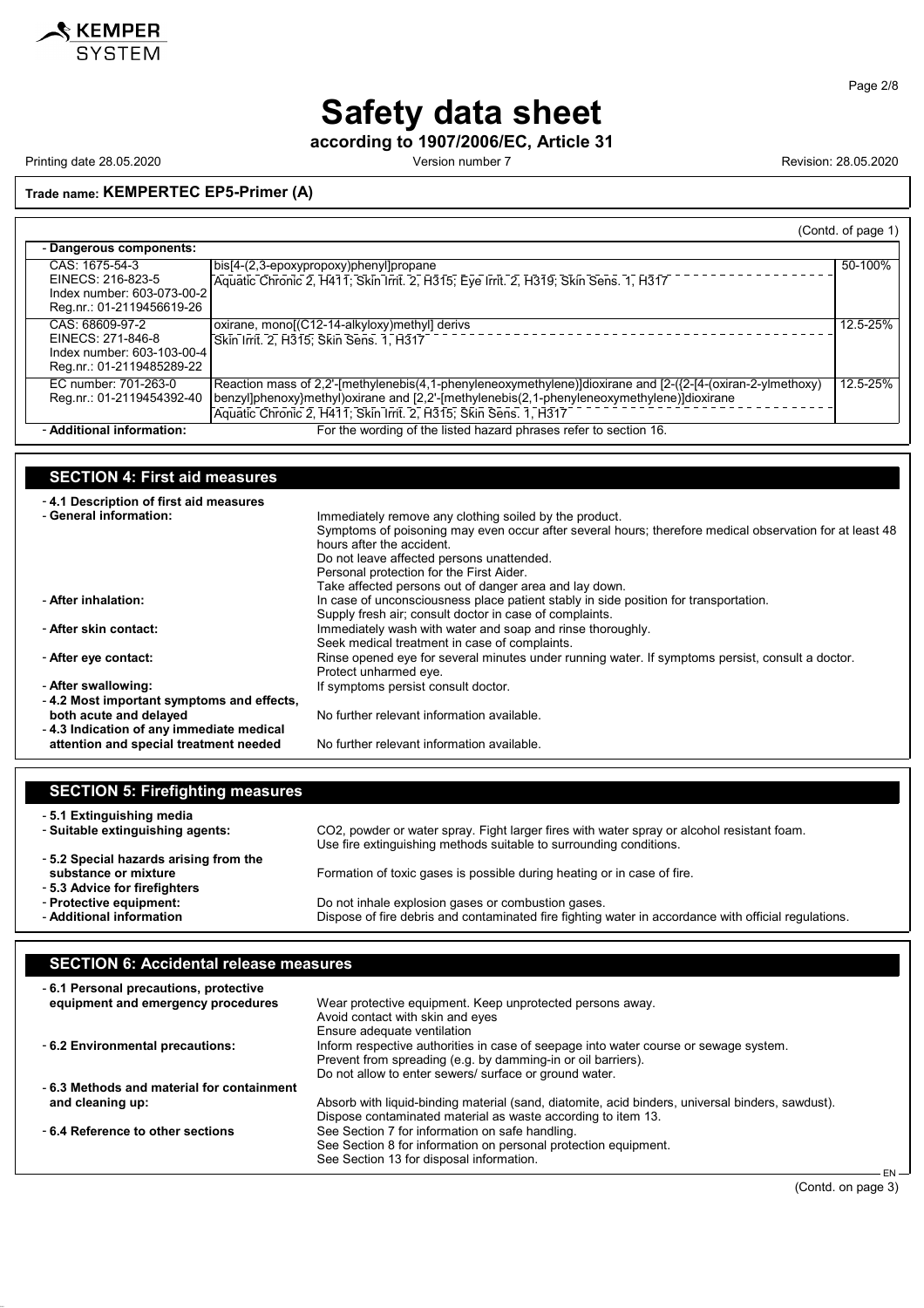

Page 3/8

# **Safety data sheet**

**according to 1907/2006/EC, Article 31**

Printing date 28.05.2020 **Printing date 28.05.2020** Version number 7 **Revision: 28.05.2020** 

**Trade name: KEMPERTEC EP5-Primer (A)**

(Contd. of page 2)

| <b>SECTION 7: Handling and storage</b>                                                              |                                                                                                                                                          |  |
|-----------------------------------------------------------------------------------------------------|----------------------------------------------------------------------------------------------------------------------------------------------------------|--|
|                                                                                                     |                                                                                                                                                          |  |
| - 7.1 Precautions for safe handling                                                                 | Ensure good ventilation/exhaustion at the workplace.                                                                                                     |  |
|                                                                                                     | Store in cool, dry place in tightly closed receptacles.                                                                                                  |  |
| Prevent formation of aerosols.                                                                      |                                                                                                                                                          |  |
| -7.2 Conditions for safe storage, including any incompatibilities                                   |                                                                                                                                                          |  |
| - Storage:                                                                                          |                                                                                                                                                          |  |
| - Requirements to be met by storerooms and                                                          |                                                                                                                                                          |  |
| receptacles:                                                                                        | Store only in the original receptacle.                                                                                                                   |  |
| - Information about storage in one common<br>storage facility:                                      |                                                                                                                                                          |  |
| - Further information about storage                                                                 | Store away from foodstuffs.                                                                                                                              |  |
| conditions:                                                                                         | Protect from frost.                                                                                                                                      |  |
|                                                                                                     | Store in dry conditions.                                                                                                                                 |  |
|                                                                                                     | Keep container tightly sealed.                                                                                                                           |  |
|                                                                                                     | Recommended storage temperature: 5-30 °C                                                                                                                 |  |
| - Storage class:                                                                                    | 10                                                                                                                                                       |  |
| - 7.3 Specific end use(s)                                                                           | No further relevant information available.                                                                                                               |  |
|                                                                                                     |                                                                                                                                                          |  |
|                                                                                                     |                                                                                                                                                          |  |
| <b>SECTION 8: Exposure controls/personal protection</b>                                             |                                                                                                                                                          |  |
| - Additional information about design of                                                            |                                                                                                                                                          |  |
| technical facilities:                                                                               | No further data; see item 7.                                                                                                                             |  |
| -8.1 Control parameters                                                                             |                                                                                                                                                          |  |
| - Ingredients with limit values that require monitoring at the workplace:                           |                                                                                                                                                          |  |
| - DNELs                                                                                             |                                                                                                                                                          |  |
|                                                                                                     |                                                                                                                                                          |  |
| 1675-54-3 bis[4-(2,3-epoxypropoxy)phenyl]propane                                                    |                                                                                                                                                          |  |
| Inhalative Acute - systemic effects 12.25 mg/m <sup>3</sup> (Worker) (GESTIS DNEL List (June 2018)) |                                                                                                                                                          |  |
| 68609-97-2 oxirane, mono[(C12-14-alkyloxy)methyl] derivs                                            |                                                                                                                                                          |  |
| Inhalative Acute - systemic effects 3.6 mg/m <sup>3</sup> (Worker) (GESTIS DNEL List (June 2018))   |                                                                                                                                                          |  |
| - 8.2 Exposure controls                                                                             |                                                                                                                                                          |  |
| - Personal protective equipment:                                                                    |                                                                                                                                                          |  |
| - General protective and hygienic measures:                                                         | The usual precautionary measures are to be adhered to when handling chemicals.                                                                           |  |
|                                                                                                     | Keep away from foodstuffs, beverages and feed.                                                                                                           |  |
|                                                                                                     | Immediately remove all soiled and contaminated clothing                                                                                                  |  |
|                                                                                                     | Wash hands before breaks and at the end of work.<br>Avoid contact with the eyes and skin.                                                                |  |
| - Respiratory protection:                                                                           | When used properly and under normal conditions, breathing protection is not required.                                                                    |  |
|                                                                                                     | Use suitable respiratory protective device in case of insufficient ventilation.                                                                          |  |
|                                                                                                     | Filter A/P2                                                                                                                                              |  |
|                                                                                                     | Respiratory protection - Gas filters and combination filters according to (DIN EN 141)                                                                   |  |
| - Protection of hands:                                                                              |                                                                                                                                                          |  |
|                                                                                                     | Protective gloves                                                                                                                                        |  |
|                                                                                                     |                                                                                                                                                          |  |
|                                                                                                     |                                                                                                                                                          |  |
|                                                                                                     | Check protective gloves prior to each use for their proper condition.                                                                                    |  |
|                                                                                                     | Only use chemical-protective gloves with CE-labelling of category III.                                                                                   |  |
|                                                                                                     | The glove material has to be impermeable and resistant to the product/ the substance/ the<br>preparation.                                                |  |
|                                                                                                     | Selection of the glove material on consideration of the penetration times, rates of diffusion                                                            |  |
|                                                                                                     | and the degradation                                                                                                                                      |  |
|                                                                                                     | After use of gloves apply skin-cleaning agents and skin cosmetics.                                                                                       |  |
| - Material of gloves                                                                                | Recommended materials:                                                                                                                                   |  |
|                                                                                                     | Butyl rubber, BR                                                                                                                                         |  |
|                                                                                                     | Recommended thickness of the material: $\geq 0.5$ mm                                                                                                     |  |
|                                                                                                     | Penetration time (min.): < 480                                                                                                                           |  |
|                                                                                                     | The selection of the suitable gloves does not only depend on the material, but also on further marks of                                                  |  |
| - Penetration time of glove material                                                                | quality and varies from manufacturer to manufacturer.<br>The determined penetration times according to EN 16523-1:2015 are not performed under practical |  |
|                                                                                                     | conditions. Therefore a maximum wearing time, which corresponds to 50% of the penetration time, is                                                       |  |
|                                                                                                     | recommended.                                                                                                                                             |  |
| - As protection from splashes gloves made of                                                        |                                                                                                                                                          |  |
| the following materials are suitable:                                                               | Nitrile rubber, NBR                                                                                                                                      |  |
|                                                                                                     | Recommended thickness of the material: $\geq 0.1$ mm                                                                                                     |  |
|                                                                                                     | Penetration time (min.): < 10                                                                                                                            |  |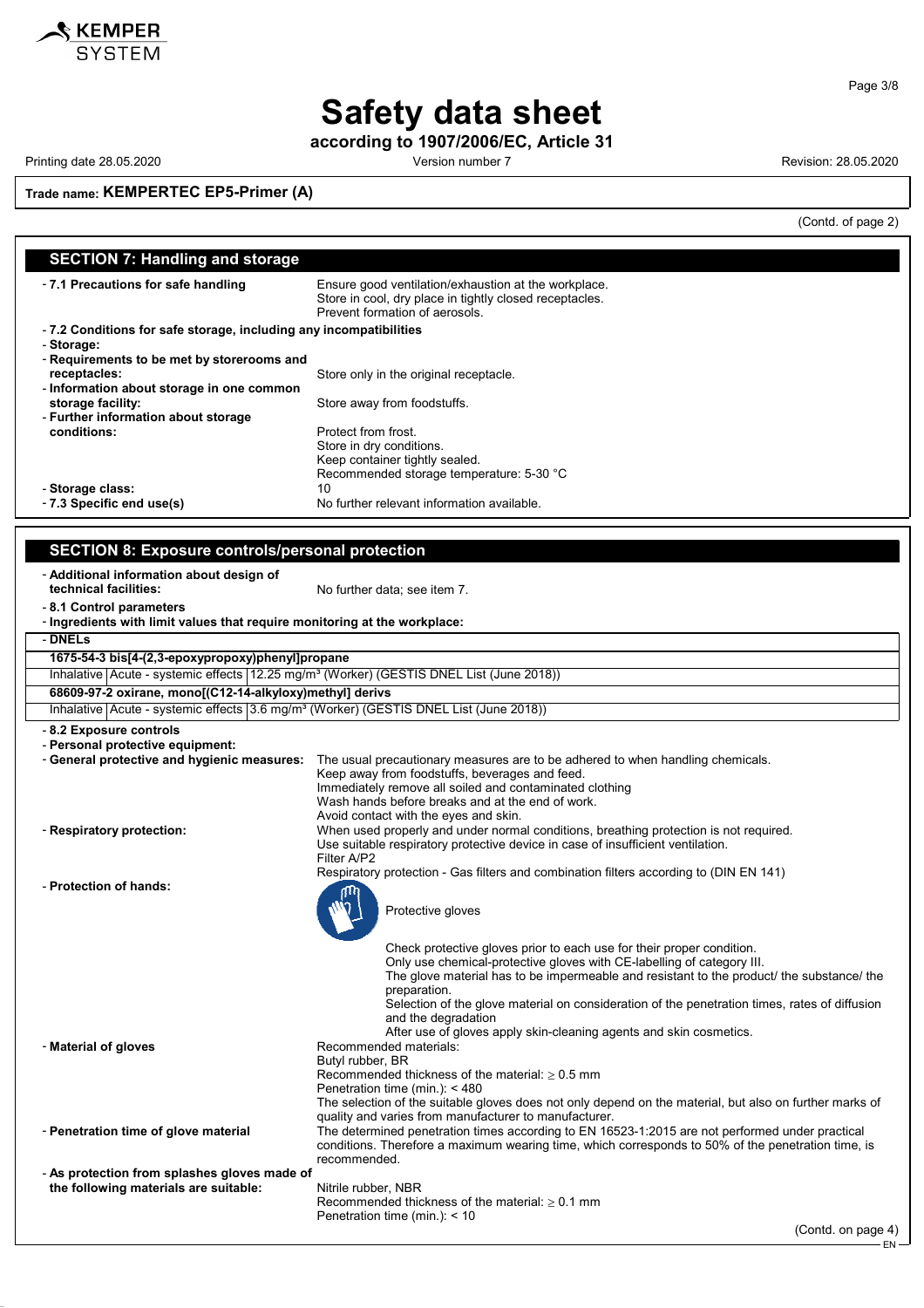

**Safety data sheet**

**according to 1907/2006/EC, Article 31**

Printing date 28.05.2020 Version number 7 Revision: 28.05.2020

(Contd. of page 3)

## **Trade name: KEMPERTEC EP5-Primer (A)**



Tightly sealed goggles

Protective goggles and facial protection - Classification according to EN 166 - **Body protection: protective clothing (EN 13034)** 

#### **SECTION 9: Physical and chemical properties**

| -9.1 Information on basic physical and chemical properties<br>- General Information |                                               |  |
|-------------------------------------------------------------------------------------|-----------------------------------------------|--|
| - Appearance:                                                                       |                                               |  |
| Form:                                                                               | Fluid                                         |  |
| Colour:                                                                             | According to product specification            |  |
| - Odour:                                                                            | Characteristic                                |  |
| - Odour threshold:                                                                  | Not determined.                               |  |
| - pH-value:                                                                         | Not determined.                               |  |
| - Change in condition                                                               |                                               |  |
| Melting point/freezing point:                                                       | Undetermined.                                 |  |
| Initial boiling point and boiling range:                                            | $>200$ °C                                     |  |
| - Flash point:                                                                      | >100 °C                                       |  |
| - Flammability (solid, gas):                                                        | Not applicable.                               |  |
| - Ignition temperature:                                                             | 300 °C                                        |  |
| - Decomposition temperature:                                                        | Not determined.                               |  |
| - Auto-ignition temperature:                                                        | Product is not selfigniting.                  |  |
|                                                                                     |                                               |  |
| - Explosive properties:                                                             | Product does not present an explosion hazard. |  |
| - Explosion limits:                                                                 |                                               |  |
| Lower:                                                                              | Not determined.                               |  |
| Upper:                                                                              | Not determined.                               |  |
| - Density at 20 °C:                                                                 | 1.1 $g/cm3$                                   |  |
| - Relative density                                                                  | Not determined.                               |  |
| - Vapour density                                                                    | Not determined.                               |  |
| - Evaporation rate                                                                  | Not determined.                               |  |
| - Solubility in / Miscibility with                                                  |                                               |  |
| water:                                                                              | Not miscible or difficult to mix.             |  |
| - Partition coefficient: n-octanol/water:                                           | Not determined.                               |  |
| - Viscosity:                                                                        |                                               |  |
| Dynamic:                                                                            | 500 mPas                                      |  |
| Kinematic:                                                                          | Not determined.                               |  |
| - Solvent content:                                                                  |                                               |  |
| VOC (EC)<br>- 9.2 Other information                                                 | 1.28 %                                        |  |

| <b>SECTION 10: Stability and reactivity</b>                                                 |                                                                                                                             |
|---------------------------------------------------------------------------------------------|-----------------------------------------------------------------------------------------------------------------------------|
| -10.1 Reactivity<br>- 10.2 Chemical stability<br>- Thermal decomposition / conditions to be | No further relevant information available.                                                                                  |
| avoided:<br>- 10.3 Possibility of hazardous reactions<br>-10.4 Conditions to avoid          | No decomposition if used according to specifications.<br>Violent reactions with: amines and acids.<br>Store away from heat. |
| -10.5 Incompatible materials:<br>- 10.6 Hazardous decomposition products:                   | Amines, acids, alkalis, strong oxidants, alcohols<br>Does not decompose during its intended use.<br>FN —                    |

EN (Contd. on page 5)

Page 4/8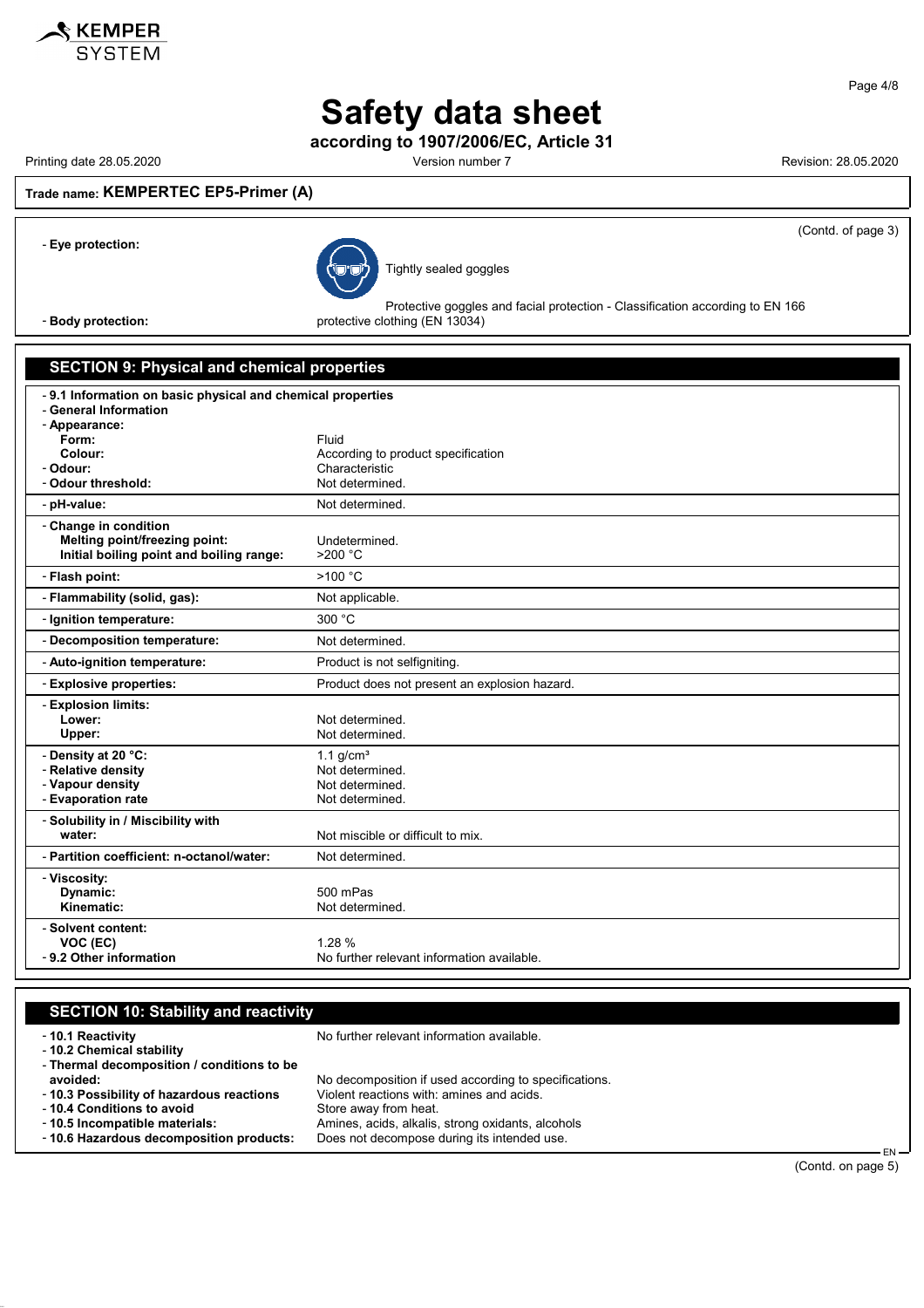

## **Safety data sheet**

**according to 1907/2006/EC, Article 31**

Printing date 28.05.2020 **Printing date 28.05.2020** Version number 7 **Revision: 28.05.2020** 

**Trade name: KEMPERTEC EP5-Primer (A)**

**SECTION 11: Toxicological information**

(Contd. of page 4)

| <b>SECTION TT. TOXICOIOGICAL IMPORTATION</b>                                |                                                                                                                                     |                                                              |                                                                                                                                          |
|-----------------------------------------------------------------------------|-------------------------------------------------------------------------------------------------------------------------------------|--------------------------------------------------------------|------------------------------------------------------------------------------------------------------------------------------------------|
|                                                                             | -11.1 Information on toxicological effects<br>Based on available data, the classification criteria are not met.<br>- Acute toxicity |                                                              |                                                                                                                                          |
|                                                                             | - LD/LC50 values relevant for classification:                                                                                       |                                                              |                                                                                                                                          |
|                                                                             |                                                                                                                                     |                                                              |                                                                                                                                          |
|                                                                             | 1675-54-3 bis[4-(2,3-epoxypropoxy)phenyl]propane                                                                                    |                                                              |                                                                                                                                          |
| Oral                                                                        |                                                                                                                                     |                                                              | LD50   > 2,000 mg/kg (rat) (OECD Guideline 401 (Acute Oral Toxicity))                                                                    |
|                                                                             |                                                                                                                                     |                                                              | Dermal LD50   > 2,000 mg/kg (rat) (OECD Guideline 402 (Acute Dermal Toxicity))                                                           |
|                                                                             |                                                                                                                                     |                                                              | >3,450 mg/kg (rabbit) (OECD Guideline 402 (Acute Dermal Toxicity))                                                                       |
|                                                                             |                                                                                                                                     | 68609-97-2 oxirane, mono[(C12-14-alkyloxy)methyl] derivs     |                                                                                                                                          |
| Oral                                                                        |                                                                                                                                     | LD50   19,200 mg/kg (rat)                                    |                                                                                                                                          |
|                                                                             |                                                                                                                                     | Dermal LD50   > 4,500 mg/kg (rabbit)                         |                                                                                                                                          |
|                                                                             |                                                                                                                                     |                                                              | Reaction mass of 2,2'-[methylenebis(4,1-phenyleneoxymethylene)]dioxirane and [2-({2-[4-(oxiran-2-ylmethoxy)benzyl]phenoxy}methyl)oxirane |
|                                                                             |                                                                                                                                     | and [2,2'-[methylenebis(2,1-phenyleneoxymethylene)]dioxirane |                                                                                                                                          |
| Oral                                                                        |                                                                                                                                     | LD50   > 5,000 mg/kg (rat)                                   |                                                                                                                                          |
|                                                                             |                                                                                                                                     | Dermal   LD50   > 2,000 mg/kg (rat)                          |                                                                                                                                          |
| - Primary irritant effect:                                                  |                                                                                                                                     |                                                              |                                                                                                                                          |
|                                                                             |                                                                                                                                     | - Skin corrosion/irritation                                  | Causes skin irritation.                                                                                                                  |
|                                                                             |                                                                                                                                     | - Serious eye damage/irritation                              | Causes serious eye irritation.                                                                                                           |
| - Respiratory or skin sensitisation<br>May cause an allergic skin reaction. |                                                                                                                                     |                                                              |                                                                                                                                          |
| - CMR effects (carcinogenity, mutagenicity and toxicity for reproduction)   |                                                                                                                                     |                                                              |                                                                                                                                          |
|                                                                             |                                                                                                                                     | - Germ cell mutagenicity                                     | Based on available data, the classification criteria are not met.                                                                        |
| - Carcinogenicity                                                           |                                                                                                                                     |                                                              | Based on available data, the classification criteria are not met.                                                                        |
| - Reproductive toxicity                                                     |                                                                                                                                     |                                                              | Based on available data, the classification criteria are not met.                                                                        |
| - STOT-single exposure                                                      |                                                                                                                                     |                                                              | Based on available data, the classification criteria are not met.                                                                        |
|                                                                             |                                                                                                                                     | - STOT-repeated exposure                                     | Based on available data, the classification criteria are not met.                                                                        |
| - Aspiration hazard                                                         |                                                                                                                                     |                                                              | Based on available data, the classification criteria are not met.                                                                        |

| <b>SECTION 12: Ecological information</b> |  |
|-------------------------------------------|--|
|-------------------------------------------|--|

| - 12.1 Toxicity                                      |                                                              |                                                                                                                                          |                    |  |
|------------------------------------------------------|--------------------------------------------------------------|------------------------------------------------------------------------------------------------------------------------------------------|--------------------|--|
| - Aquatic toxicity:                                  |                                                              |                                                                                                                                          |                    |  |
|                                                      | 1675-54-3 bis[4-(2,3-epoxypropoxy)phenyl]propane             |                                                                                                                                          |                    |  |
|                                                      | NOEC 72h 4.2 mg/l (Selenastrum capricornutum)                |                                                                                                                                          |                    |  |
| ErC <sub>50</sub>                                    |                                                              | >11 mg/l (Scenedesmus capricornutum) (72h)                                                                                               |                    |  |
| LC50/96 h                                            | 2 mg/l ((Salmo gairdneri) Regenbogenforelle)                 |                                                                                                                                          |                    |  |
| <b>EC50</b>                                          | 1.8 mg/l (Daphnia magna) (48 h)                              |                                                                                                                                          |                    |  |
| <b>NOEC</b>                                          | 0.3 mg/l (Daphnia magna)                                     |                                                                                                                                          |                    |  |
|                                                      | 68609-97-2 oxirane, mono[(C12-14-alkyloxy)methyl] derivs     |                                                                                                                                          |                    |  |
| EbC <sub>50</sub>                                    | 843 mg/l (Pseudokirchneriella subcapitata)                   |                                                                                                                                          |                    |  |
|                                                      | LC50/96 h   1,800 mg/l (LEPOMUS MACROCHIRUS)                 |                                                                                                                                          |                    |  |
|                                                      | >5,000 mg/l (Oncorhynchus mykiss (Regenbogenforelle))        |                                                                                                                                          |                    |  |
| <b>NOEC</b>                                          | 500 mg/l (Pseudokirchneriella subcapitata) (NOEC (72 hr))    |                                                                                                                                          |                    |  |
|                                                      |                                                              | Reaction mass of 2,2'-[methylenebis(4,1-phenyleneoxymethylene)]dioxirane and [2-({2-[4-(oxiran-2-ylmethoxy)benzyl]phenoxy}methyl)oxirane |                    |  |
|                                                      | and [2,2'-[methylenebis(2,1-phenyleneoxymethylene)]dioxirane |                                                                                                                                          |                    |  |
| EC50                                                 | 1.8 mg/l (ALGAE) (72h)                                       |                                                                                                                                          |                    |  |
| <b>EC50</b>                                          | 2.55 mg/l (Daphnia magna) (48h)                              |                                                                                                                                          |                    |  |
| <b>EC50</b>                                          | 2.54 mg/l (Leuciscus idus (Goldorfe)) (96h)                  |                                                                                                                                          |                    |  |
|                                                      | - 12.2 Persistence and degradability                         | No further relevant information available.                                                                                               |                    |  |
|                                                      | - 12.3 Bioaccumulative potential                             | No further relevant information available.                                                                                               |                    |  |
| - 12.4 Mobility in soil<br>- Ecotoxical effects:     |                                                              | No further relevant information available.                                                                                               |                    |  |
| - Remark:                                            |                                                              | Toxic for fish                                                                                                                           |                    |  |
|                                                      | - Additional ecological information:                         |                                                                                                                                          |                    |  |
| - General notes:                                     |                                                              | Also poisonous for fish and plankton in water bodies.                                                                                    |                    |  |
|                                                      |                                                              | Toxic for aquatic organisms                                                                                                              |                    |  |
|                                                      |                                                              | Water hazard class 2 (German Regulation) (Self-assessment): hazardous for water                                                          |                    |  |
|                                                      |                                                              | Do not allow product to reach ground water, water course or sewage system.                                                               |                    |  |
|                                                      |                                                              | Danger to drinking water if even small quantities leak into the ground.                                                                  |                    |  |
| -12.5 Results of PBT and vPvB assessment<br>$-$ PBT: |                                                              | Not applicable.                                                                                                                          |                    |  |
| - vPvB:                                              |                                                              | Not applicable.                                                                                                                          |                    |  |
|                                                      |                                                              |                                                                                                                                          | (Contd. on page 6) |  |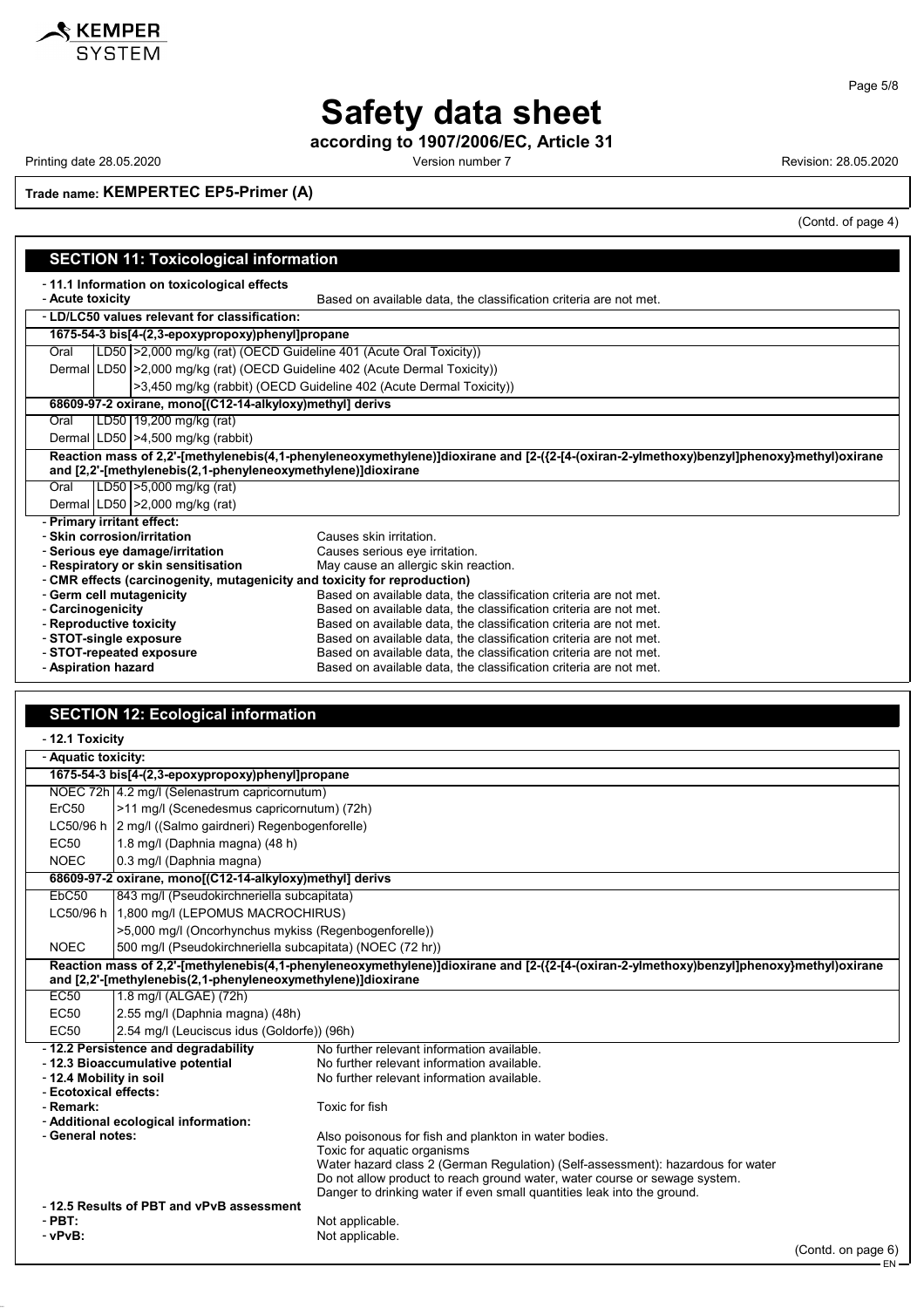

**according to 1907/2006/EC, Article 31**

Printing date 28.05.2020 **Version number 7** Accounts 28.05.2020 **Revision: 28.05.2020** Printing date 28.05.2020

**SKEMPER** 

Page 6/8

**Trade name: KEMPERTEC EP5-Primer (A)**

- **12.6 Other adverse effects** No further relevant information available.

#### (Contd. of page 5)

#### **SECTION 13: Disposal considerations**

- **13.1 Waste treatment methods**

Must not be disposed together with household garbage. Do not allow product to reach sewage system. Disposal according to official regulations

#### - **European waste catalogue**

| 08 04 10 waste adhesives and sealants other than those mentioned in 08 04 09 |
|------------------------------------------------------------------------------|
| 08 02 99 wastes not otherwise specified                                      |
| - Uncleaned packaging:                                                       |

- **Recommendation:** Disposal must be made according to official regulations.

## **SECTION 14: Transport information** - **14.1 UN-Number** - **ADR, IMDG, IATA** UN3082 - **14.2 UN proper shipping name** - **ADR** 3082 ENVIRONMENTALLY HAZARDOUS SUBSTANCE, LIQUID, N.O.S. (reaction product: bisphenol-A-(epichlorhydrin) epoxy resin (number average molecular weight ≤ 700), Bisphenol F epichlorohydrin resin MW <700) - **IMDG** ENVIRONMENTALLY HAZARDOUS SUBSTANCE, LIQUID, N.O.S. (reaction product: bisphenol-A-(epichlorhydrin) epoxy resin (number average molecular weight ≤ 700), Bisphenol F epichlorohydrin resin MW <700), MARINE POLLUTANT - **IATA** ENVIRONMENTALLY HAZARDOUS SUBSTANCE, LIQUID, N.O.S. (reaction product: bisphenol-A-(epichlorhydrin) epoxy resin (number average molecular weight ≤ 700), Bisphenol F epichlorohydrin resin MW <700) - **14.3 Transport hazard class(es)** - **ADR** - **Class** 9 (M6) Miscellaneous dangerous substances and articles. - **Label** 9 \_\_\_\_\_\_\_\_\_\_\_\_\_\_\_\_\_\_\_\_\_\_\_\_\_\_\_\_ - **IMDG, IATA** - **Class** 9 Miscellaneous dangerous substances and articles. - **Label** 9 - **14.4 Packing group** - **ADR, IMDG, IATA** III - **14.5 Environmental hazards:** Product contains environmentally hazardous substances: reaction product: bisphenol-A-(epichlorhydrin) epoxy resin (number average molecular weight  $\leq$ 700) - **Marine pollutant:**<br>
- **Special marking (ADR):**<br>
Symbol (fish and tree)<br>
Symbol (fish and tree) - **Special marking (ADR):**<br>
- **Special marking (IATA):** Symbol (fish and tree) - Special marking (IATA): - Special marking (IATA): - **14.6 Special precautions for user** Warning: Miscellaneous dangerous substances and articles. - **Hazard identification number (Kemler code):** 90 - **EMS Number:** F-A,S-F-A,S-F-A,S-F-A,S-F-A,S-F-A,S-F-A,S-F-A,S-F-A,S-F-A,S-F-A,S-F-A,S-F-A,S-F-A,S-F-A,S-F-A,S-F-A,S-F-A,S-F-A,S-F-A,S-F-A,S-F-A,S-F-A,S-F-A,S-F-A,S-F-A,S-F-A,S-F-A,S-F-A,S-F-A,S-F-A,S-F-A,S-F-A,S-F-A,S-F-- Stowage Category - **14.7 Transport in bulk according to Annex II of Marpol and the IBC** Not applicable.

(Contd. on page 7)

EN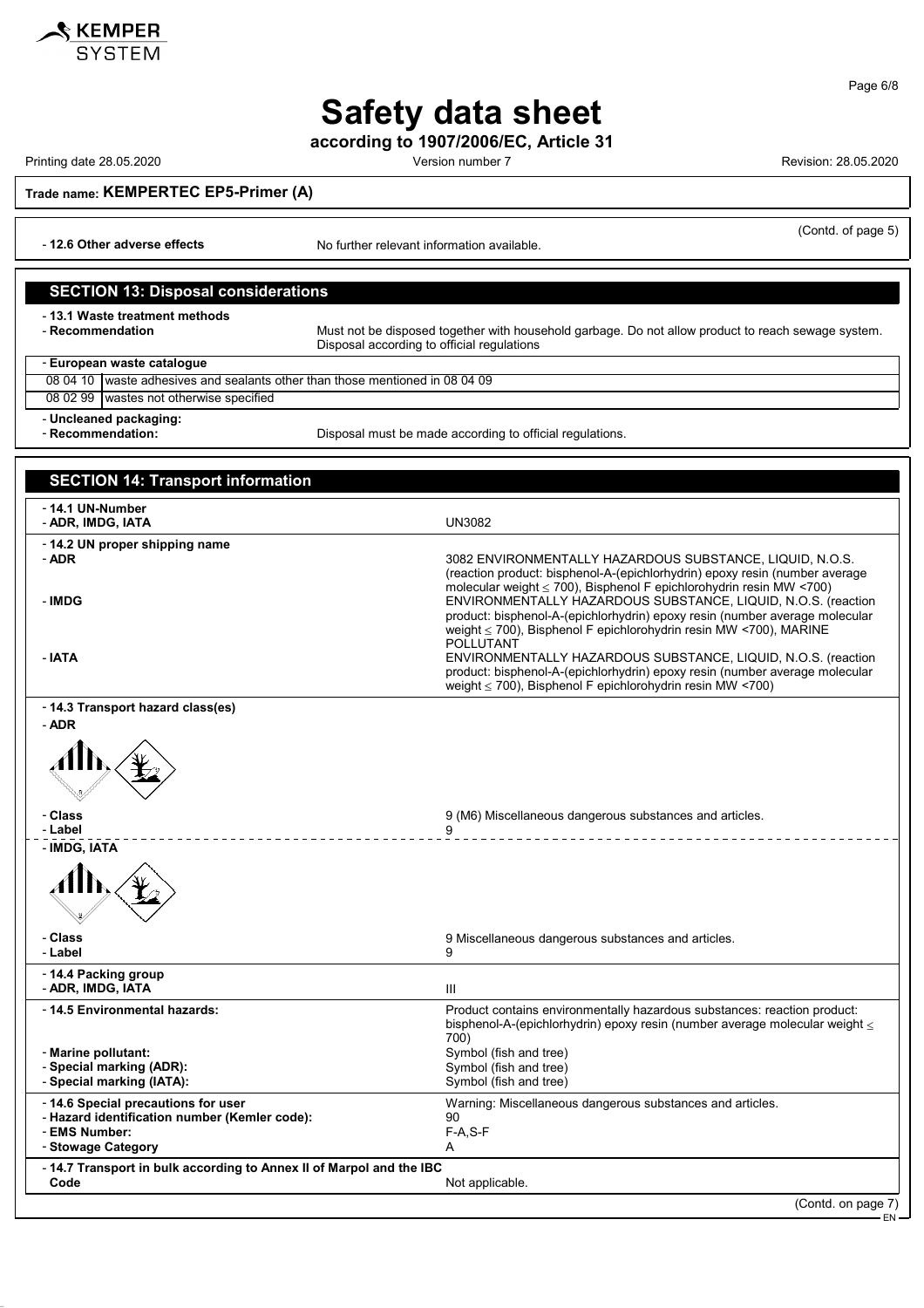

Page 7/8

# **Safety data sheet**

**according to 1907/2006/EC, Article 31**

Printing date 28.05.2020 Version number 7 Revision: 28.05.2020

## **Trade name: KEMPERTEC EP5-Primer (A)**

|                                     | (Contd. of page 6)                                                                                                                                                                      |
|-------------------------------------|-----------------------------------------------------------------------------------------------------------------------------------------------------------------------------------------|
| - Transport/Additional information: |                                                                                                                                                                                         |
| - ADR                               |                                                                                                                                                                                         |
| - Limited quantities (LQ)           | 5L                                                                                                                                                                                      |
| - Excepted quantities (EQ)          | Code: E1                                                                                                                                                                                |
|                                     | Maximum net quantity per inner packaging: 30 ml                                                                                                                                         |
|                                     | Maximum net quantity per outer packaging: 1000 ml                                                                                                                                       |
| - Transport category                | З                                                                                                                                                                                       |
| - Tunnel restriction code           |                                                                                                                                                                                         |
| - IMDG                              |                                                                                                                                                                                         |
| - Limited quantities (LQ)           | .5L                                                                                                                                                                                     |
| - Excepted quantities (EQ)          | Code: E1                                                                                                                                                                                |
|                                     | Maximum net quantity per inner packaging: 30 ml                                                                                                                                         |
|                                     | Maximum net quantity per outer packaging: 1000 ml                                                                                                                                       |
| - UN "Model Regulation":            | UN 3082 ENVIRONMENTALLY HAZARDOUS SUBSTANCE, LIQUID, N.O.S.<br>(REACTION PRODUCT: BISPHENOL-A-(EPICHLORHYDRIN) EPOXY RESIN<br>(NUMBER AVERAGE MOLECULAR WEIGHT $\leq$ 700), BISPHENOL F |
|                                     | EPICHLOROHYDRIN RESIN MW <700), 9, III                                                                                                                                                  |

## **SECTION 15: Regulatory information**

| -15.1 Safety, health and environmental regulations/legislation specific for the substance or mixture<br>- Directive 2012/18/EU |                                                                                                                                                                                                                                        |  |
|--------------------------------------------------------------------------------------------------------------------------------|----------------------------------------------------------------------------------------------------------------------------------------------------------------------------------------------------------------------------------------|--|
| - Named dangerous substances - ANNEX I                                                                                         | None of the ingredients is listed.                                                                                                                                                                                                     |  |
| - Seveso category                                                                                                              | E2 Hazardous to the Aquatic Environment                                                                                                                                                                                                |  |
| - Qualifying quantity (tonnes) for the                                                                                         |                                                                                                                                                                                                                                        |  |
| application of lower-tier requirements                                                                                         | 200 t                                                                                                                                                                                                                                  |  |
| - Qualifying quantity (tonnes) for the                                                                                         |                                                                                                                                                                                                                                        |  |
| application of upper-tier requirements                                                                                         | 500 t                                                                                                                                                                                                                                  |  |
| - REGULATION (EC) No 1907/2006 ANNEX                                                                                           |                                                                                                                                                                                                                                        |  |
| XVII                                                                                                                           | Conditions of restriction: 3                                                                                                                                                                                                           |  |
| - National regulations:                                                                                                        |                                                                                                                                                                                                                                        |  |
| - Information about limitation of use:                                                                                         | Employment restrictions concerning juveniles must be observed.<br>Employment restrictions concerning pregnant and lactating women must be observed.<br>Employment restrictions concerning women of child-bearing age must be observed. |  |
| - 15.2 Chemical safety assessment:                                                                                             | A Chemical Safety Assessment has not been carried out.                                                                                                                                                                                 |  |

#### **SECTION 16: Other information**

This information is based on our present knowledge. However, this shall not constitute a guarantee for any specific product features and shall not establish a legally valid contractual relationship.

| The safety data sheet issued is also compliant with the regulation Annex I of Regulation (EU) no. 453/2010 and Annex II of Regulation (EU) no. 2015/830 |                                                                                                                                                                                                                                                                                                                                                                                                                                                                                                                                                                                                                                                                                                                                                                                                                                                                                                                                                                                                                                                                                                                                |
|---------------------------------------------------------------------------------------------------------------------------------------------------------|--------------------------------------------------------------------------------------------------------------------------------------------------------------------------------------------------------------------------------------------------------------------------------------------------------------------------------------------------------------------------------------------------------------------------------------------------------------------------------------------------------------------------------------------------------------------------------------------------------------------------------------------------------------------------------------------------------------------------------------------------------------------------------------------------------------------------------------------------------------------------------------------------------------------------------------------------------------------------------------------------------------------------------------------------------------------------------------------------------------------------------|
| - Relevant phrases                                                                                                                                      | H315 Causes skin irritation.<br>H317 May cause an allergic skin reaction.<br>H319 Causes serious eye irritation.<br>H411 Toxic to aquatic life with long lasting effects.                                                                                                                                                                                                                                                                                                                                                                                                                                                                                                                                                                                                                                                                                                                                                                                                                                                                                                                                                      |
| - Department issuing SDS:                                                                                                                               | research & development                                                                                                                                                                                                                                                                                                                                                                                                                                                                                                                                                                                                                                                                                                                                                                                                                                                                                                                                                                                                                                                                                                         |
| - Contact:                                                                                                                                              | research & development                                                                                                                                                                                                                                                                                                                                                                                                                                                                                                                                                                                                                                                                                                                                                                                                                                                                                                                                                                                                                                                                                                         |
| - Abbreviations and acronyms:                                                                                                                           | ADR: Accord européen sur le transport des marchandises dangereuses par Route (European Agreement concerning the International<br>Carriage of Dangerous Goods by Road)<br>IMDG: International Maritime Code for Dangerous Goods<br>IATA: International Air Transport Association<br>GHS: Globally Harmonised System of Classification and Labelling of Chemicals<br>EINECS: European Inventory of Existing Commercial Chemical Substances<br>ELINCS: European List of Notified Chemical Substances<br>CAS: Chemical Abstracts Service (division of the American Chemical Society)<br>VOC: Volatile Organic Compounds (USA, EU)<br>DNEL: Derived No-Effect Level (REACH)<br>LC50: Lethal concentration, 50 percent<br>LD50: Lethal dose, 50 percent<br>PBT: Persistent, Bioaccumulative and Toxic<br>vPvB: very Persistent and very Bioaccumulative<br>Skin Irrit. 2: Skin corrosion/irritation - Category 2<br>Eye Irrit. 2: Serious eye damage/eye irritation - Category 2<br>Skin Sens. 1: Skin sensitisation - Category 1<br>Aquatic Chronic 2: Hazardous to the aquatic environment - long-term aquatic hazard - Category 2 |
| - Sources                                                                                                                                               | - www.echa.europa.eu                                                                                                                                                                                                                                                                                                                                                                                                                                                                                                                                                                                                                                                                                                                                                                                                                                                                                                                                                                                                                                                                                                           |
|                                                                                                                                                         | - www.baua.de                                                                                                                                                                                                                                                                                                                                                                                                                                                                                                                                                                                                                                                                                                                                                                                                                                                                                                                                                                                                                                                                                                                  |
|                                                                                                                                                         | IFA: Institute für Occupational Safety and Health of the German Social Accident Insurance:<br>- www.dquv.de/ifa/gestis/gestis-stoffdatenbank/index.jsp                                                                                                                                                                                                                                                                                                                                                                                                                                                                                                                                                                                                                                                                                                                                                                                                                                                                                                                                                                         |
|                                                                                                                                                         | $\sim$ $\sim$ $\sim$                                                                                                                                                                                                                                                                                                                                                                                                                                                                                                                                                                                                                                                                                                                                                                                                                                                                                                                                                                                                                                                                                                           |